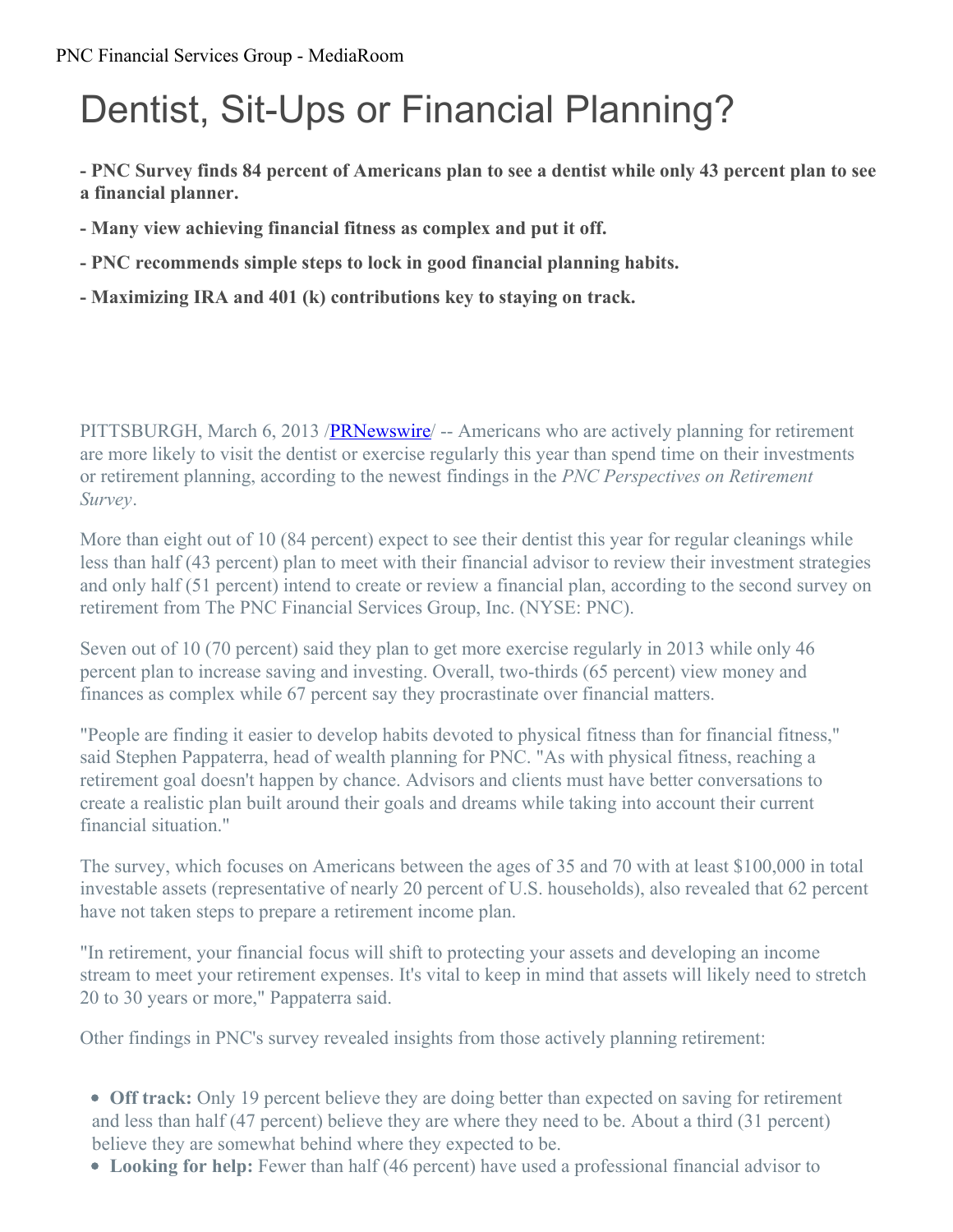develop a financial plan. And over half (54 percent) say they would like more advice on preparing for retirement from a financial advisor or planner.

**Best moves:** Four in 10 (43 percent) said their best moves in retirement planning included putting as much as they could into retirement plans, contributing by automatic deduction and keeping money in retirement accounts, while 15 percent listed "living within my means" as their best action.

**Living Wisely:** Most (77 percent) believe they do an excellent or very good job of living within their means.

### **Retirement Readiness Tips**

"Just as with exercising, there are good habits we can all follow to maintain our financial fitness and proactive steps that can help future retirees get their finances in order," Pappaterra said.

Tips include increasing contributions to a workplace retirement plan until the limit is reached and maximize contributions to Individual Retirement Accounts (IRAs) and employer-sponsored defined contribution plans. Employer-sponsored plans, including 401(k)s, and IRAs offer great advantages including tax-deductible contributions and tax-deferred growth, he said.

Other steps to financial fitness include paying down a mortgage, paying off debt, rolling over 401 (k)s from past employers into IRAs or current 401 (k)s and saving for emergencies, he said.

Also critically important, Pappaterra said, is to know how much an individual will need to maintain a current lifestyle; reduce spending to maximize retirement savings; consider future health care expenses and think about timing of beginning Social Security payments which could affect the amount one receives.

An online media kit containing survey highlights, background information and graphics are available on PNC's website at <http://www.pnc.com/pncpresskits>.

The PNC Financial Services Group, Inc. [\(www.pnc.com](http://www.pnc.com/)) is one of the nation's largest diversified financial services organizations providing retail and business banking; residential mortgage banking; specialized services for corporations and government entities, including corporate banking, real estate finance and asset-based lending; wealth management and asset management. Follow *@PNCNews* on Twitter for breaking news, updates and announcements from PNC.

#### **Survey Methodology**

The *Perspectives of Retirement Survey* was commissioned by PNC to identify attitudes and behaviors of successful savers. The study was conducted online within the United States in January 2013 among a nationwide cross section of 1,020 adults age 35 to 70 with over \$100,000 in investable assets and at least \$25,000 in liquid investable assets. One quarter of the sample had \$1 million or more in total investable assets. The study represents approximately 20 percent of American households. Findings are significant at the 95 percent confidence level with a margin of error of  $+/- 3.0$  percent.

The survey was designed by Artemis Strategy Group ([www.Artemissg.com](http://www.artemissg.com/)), a communications strategy research firm specializing in brand positioning and policy issues.

This report has been prepared for general informational purposes only and is not intended as specific advice or recommendations. Information has been gathered from third party sources and has not been independently verified or accepted by The PNC Financial Services Group, Inc. PNC makes no representations or warranties as to the accuracy or completeness of the information, assumptions, analyses or conclusions presented in the report. PNC cannot be held responsible for any errors or